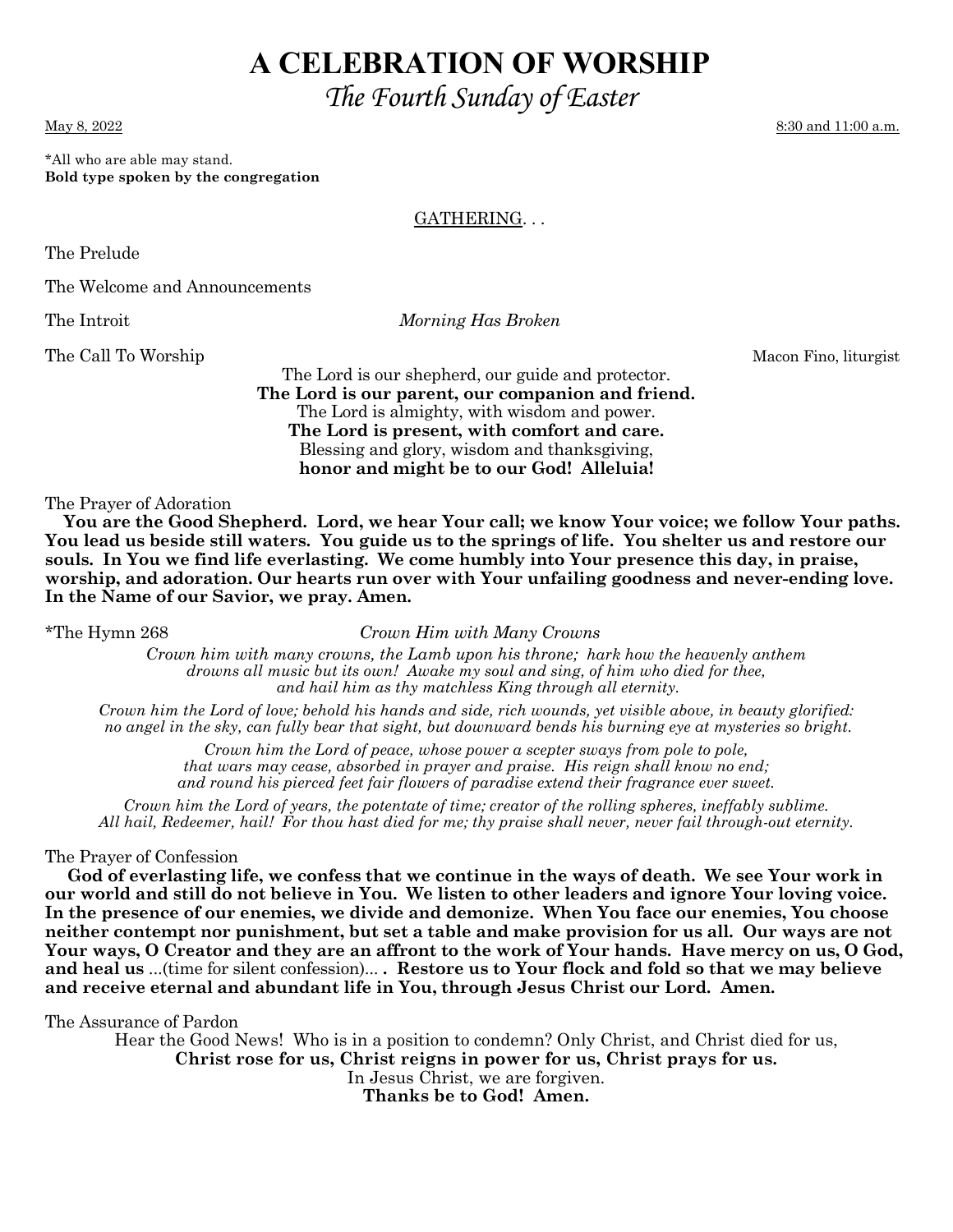\*The Gloria Patri (sung)

#### **Glory be to the Father, and to the Son, and to the Holy Spirit; As it was in the beginning, is now, and ever shall be: World without end. Amen.**

\*The Peace and Greeting

The peace of Christ be with you all. **And also with you!**

(Please stand to greet one another in the name of Christ. For those worshiping at home, please share Christ's peace with someone outside Your home this week.)

## TO HEAR THE WORD OF GOD. . .

The Prayer for Illumination

The New Testament Lesson: *Acts 9:36-43*

The Psalter Hymn 801 *The Lord's My Shepherd, I'll Not Want*  (*Psalm 23;* Tune: Evan)

> *The Lord's my shepherd, I'll not want; he makes me down to lie in pastures green; he leadeth me the quiet waters by*

> *My soul he doth restore again, and me to walk doth make Within the paths of righteousness e'en for his own name's sake.*

> *Yea, though I walk in death's dark vale, yet will I fear none ill, For thou art with me; and thy rod and staff me comfort still.*

*My table thou has furnished in presence of my foes; My head thou does with oil anoint, and my cup overflows.* 

*Goodness and mercy all my life shall surely follow me, And in God's house for evermore my dwelling place shall be.* 

The Epistle Lesson: *Revelation 7:9-17* 

### The Anthem *I Have Felt the Hand of God* Craig Courtney

*I have felt the hand of God in your hand. Holding me, you gave me strength to stand. When I was all alone, you came and met my need. And when I lost my way, your hand was there to lead. Through your touch, God's hand reached out to me. I have felt the hand of God in your hand. I have heard the voice of God in your voice, Singing praise, you taught me to rejoice. Your voice of comfort caused my grief to end. And when my faith was gone you called me home again When you spoke, God's voice called out to me. I have heard the voice of God in your voice. I have seen the face of God in your face. Giving all, you shared with me God's grace. And you were faithful to guide me as I grew. I saw your love for God and I saw God in you. When you smiled, God's love surrounded me. I have seen the face of God, I have heard the voice of God, I have felt the hand of God through you.* 

A Moment with the Children

\*The Hymn 265 *Jesus Shall Reign Where'er the Sun* 

 *Jesus shall reign where'er the sun does its successive journeys run; His kingdom stretch from shore to shore, till moons shall wax and wane no more.* 

*To him shall endless prayer be made, and praises throng to crown his head; His name, like sweet perfume, shall rise with every morning sacrifice.* 

*People and realms of every tongue dwell on his love with sweetest song, And infant voices shall proclaim their early blessings on his name.* 

*Blessings abound where're he reigns: the prisoners leap to loose their chains; The weary find eternal rest, and all who suffer want are blest.* 

*Let every creature rise and bring honors peculiar to our King; Angels descend with songs again, and earth repeat the loud Amen.* 

The Gospel Lesson: *John 10:22-30* p. 127 in the pew Bible

The Word of the Lord. **Thanks be to God.** 

The Sermon *Gratitude Given and Kept*  Allen H. Fisher, Jr.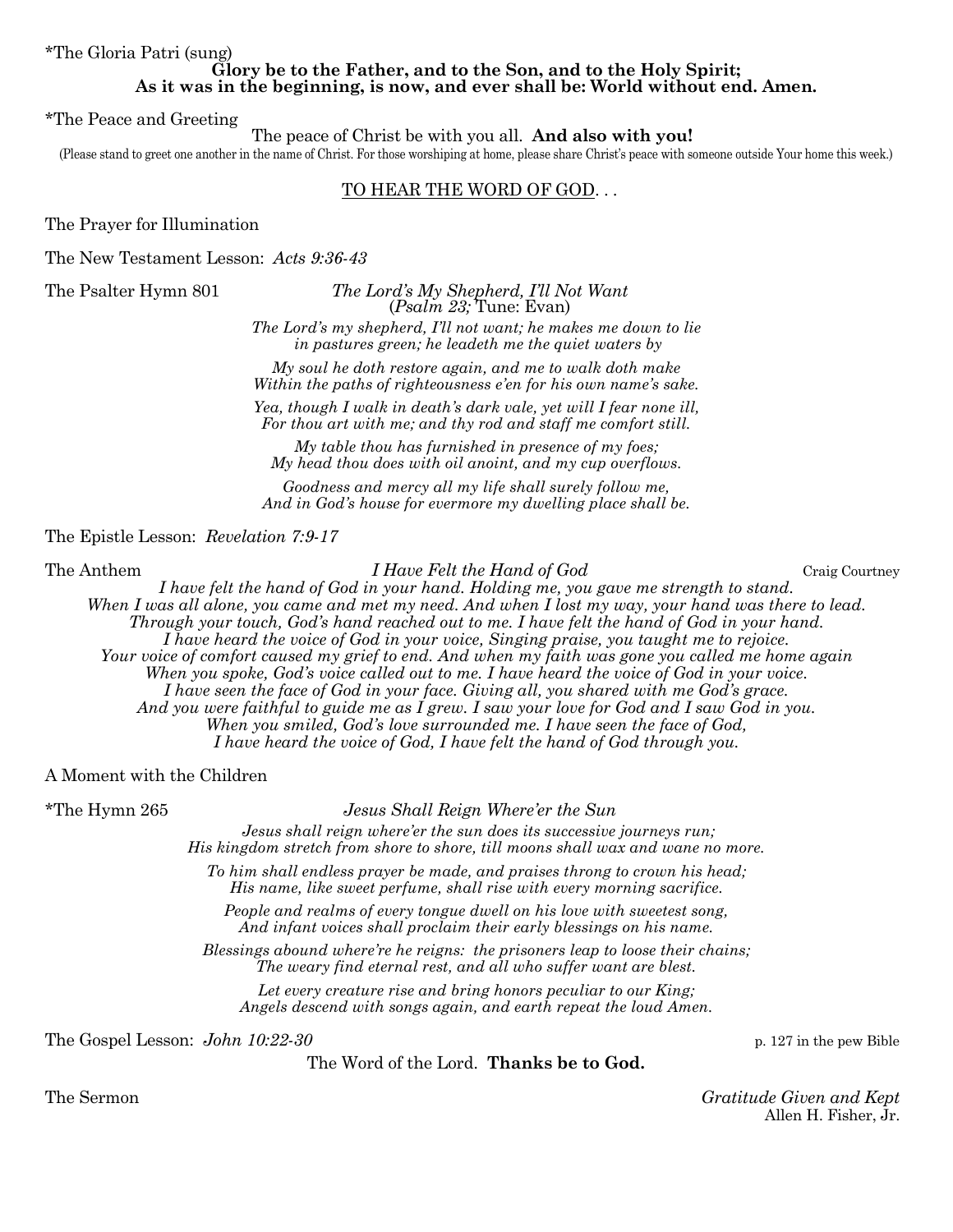#### TO RESPOND TO GOD'S WORD. . .

#### \*The *Apostles' Creed* p. 35 in the Hymnal

 **I believe in God, the Father almighty, Maker of heaven and earth, And in Jesus Christ his only Son, our Lord; who was conceived by the Holy Ghost, born of the Virgin Mary, suffered under Pontius Pilate, was crucified, dead, and buried; he descended into hell; the third day he rose again from the dead; he ascended into heaven, and sitteth on the right hand of God the Father Almighty; from thence he shall come to judge the quick and the dead.** 

 **I believe in the Holy Ghost; the holy catholic church; the communion of saints; the forgiveness of sins; the resurrection of the body; and the life everlasting. Amen.** 

The Prayers of the People

p. 35 in the Hymnal

 **Our Father, who art in heaven, hallowed be thy name, thy kingdom come, thy will be done, on earth as it is in heaven. Give us this day our daily bread; and forgive us our debts, as we forgive our debtors; and lead us not into temptation, but deliver us from evil. For thine is the kingdom, and the power, and the glory, forever. Amen.** 

#### TO GO FORTH AND SERVE IN GOD'S NAME. . .

#### \*The Hymn 37 *Let All Things Now Living*

Let all things now living a song of thanksgiving to God our Creator triumphantly raise; *Who fashioned and made us, protected and stayed us, by guiding us on to the end of our days. God's banners are o'er us, pure light goes before us,a pillar of fire shining forth in the night: till shadows have vanished, all fearfulness banished, as forward we travel from light into light.* 

*By law God enforces, the stars in their courses, the sun in its orbit obediently shine; the hills and the mountains, the rivers and fountains, the depths of the ocean proclaim God divine. We too should be voicing our love and rejoicing; with glad adoration, a song let us raise, till all things now living unite in thanksgiving: to God in the highest, hosanna and praise!* 

\*The Charge and Benediction

\*The Postlude

The rosebud on the pulpit rail celebrates the birth of Chloe Mae Hendricks, born April 25, 2022. Chloe is the daughter of Will and Shannon Hendricks. Owen and Theodore are her brothers.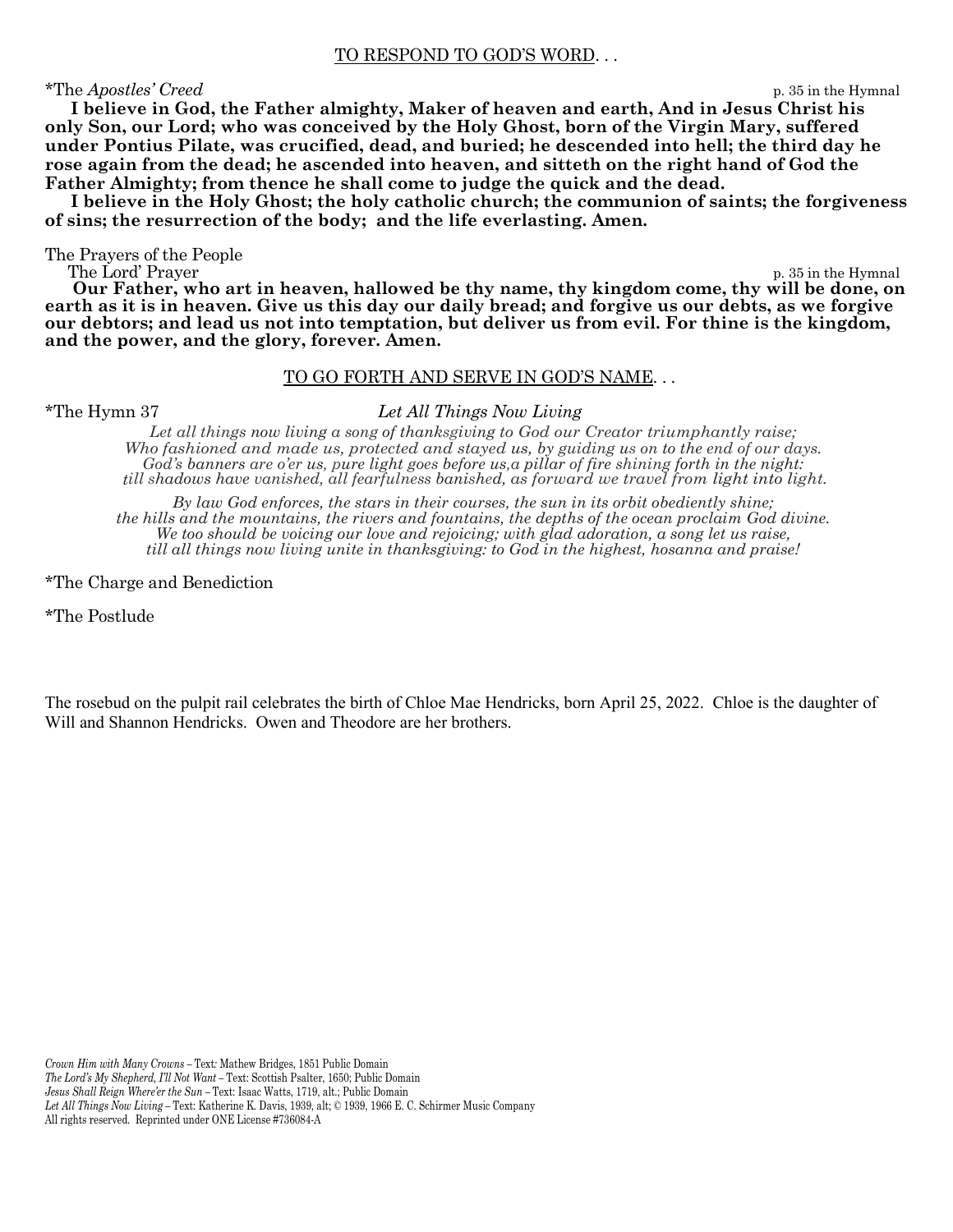# *Announcements for May 4-11*

# *MAY THE 4TH BE WITH YOU*

Did you know May 4th, is national "Star Wars Day"?

Tonight from 6:00-8:00 p.m., our church will host a wonderful fellowship event, entailing delicious food trucks, fun crafts, and, of course, showings of Star Wars films.

Although I would not call *Star Wars* a "Christian series," there are many fascinating connections between *Star Wars* and Christianity. Religion was clearly an important influence for George Lucas.

For example, we can find many parallels between the Biblical stories and the *Star Wars* revolutions against an unjust empire. Another overlapping theme is martyrdom. Numerous times throughout *Star Wars*, characters are willing to sacrifice themselves to protect their loved ones and/or further the cause of the rebellion.

The most powerful crossover of all is the belief in redemption, that no matter how old we are, or how hopeless we may feel, everyone has the opportunity to right past wrongs. We can choose good and act on it.

For more conversation on the religions and theology of Star Wars, I invite you to come and sit with me this evening!

Blessings, *Michelle* 

#### **Birthdays this week**

- 8. Lee Gibbons, Ian Norfleet, Jacob Poudrier
- 9. Mary Lou Cramer

10. Eva Lewis, Samuel Lewis

13. David Rice, Morgan Veil, Robert Page,

Anne Tarzier, Skip Brandon, Cole Young



## *Church Family News:*

 **Capsule of Concern**: Tom Edwards, Bob Deaderick, Carole Fariss, Doris Glidden, Doris Gulatsi, Donna Hughes, Sharon Moser, Larry Repanshek, Lou Silvey

Congratulations to Will and Shannon Hendricks on the **birth of their daughter, Chloe Mae,** who was born on April 25, 2022. Chloe's brothers are Owen and Theodore.

**Nora James Dominick**, born July 9, 2021, was **baptized** May 1, 2021. Tim and Caitlin Dominick are her parents. Her grandparents are Tim and Karen Duffy.

#### **May the Fourth Be With You!**

 Join us May 4th to celebrate Star Wars and the Force. Mama's Soul Food truck will be in the parking lot from 6:00 - 8:00 p.m., and shows from the Star Wars canon will be showing on the big screen. Come out for a night of fun and fellowship, and may the force be with you!

# *Weekly Meetings & Activities*

Wed. (5/4) — Meditation Group, 5:30pm(Library)

- May the  $4<sup>th</sup>$  Night of Fun and Food, 6-8pm Thurs. (5/5) **—** Women's Bible Study, 9:30am (Zoom) Jubilate Ringers, 6pm (Sanct. Balcony)
	- Adult Choir, 7:30pm (Choir Room) Print Communication Cmte, 7pm (Conf. Rm.)
- Sun. (5/8) Worship, 8:30 (Sanct./Youtube) LIFT Hour, 9:45am

Worship, 11am (Sanct.)

- Mon (5/9) PW Faith Cir., 1pm (Fellowship Hall) Keep It Moving-Body & Soul, 3:15pm (FH)
- Tues. (5/10) Men's Breakfast Group, 7:30am (Conf. Rm/Zoom) Contact John Howe PW Circle of Prayer, 10am (Conf. Rm.) Ent. the Afterlife Class, 7pm (Zoom)
- Wed.  $(5/11)$  Meditation Group, 5:30pm (Zoom) CE Cmte, 6:30pm (J. Brian's)

# Lectionary Readings for Sunday, May 8: Acts 9:36-43; Psalm 23;

Revelation 7:9-17; John 10:22-30

#### **Keep It Moving—Body & Soul**

Mondays in May at 3:15-4:30 in the Fellowship Hall (where we have ample room to spreadout). Invitation is to all for fellowship through moving in community. We open with prayer, and then Vicky Wilder leads us through movements which develop balance, strength, and flexibility. Wear comfortable clothes and shoes. Questions? Call Vicky 786-7227.